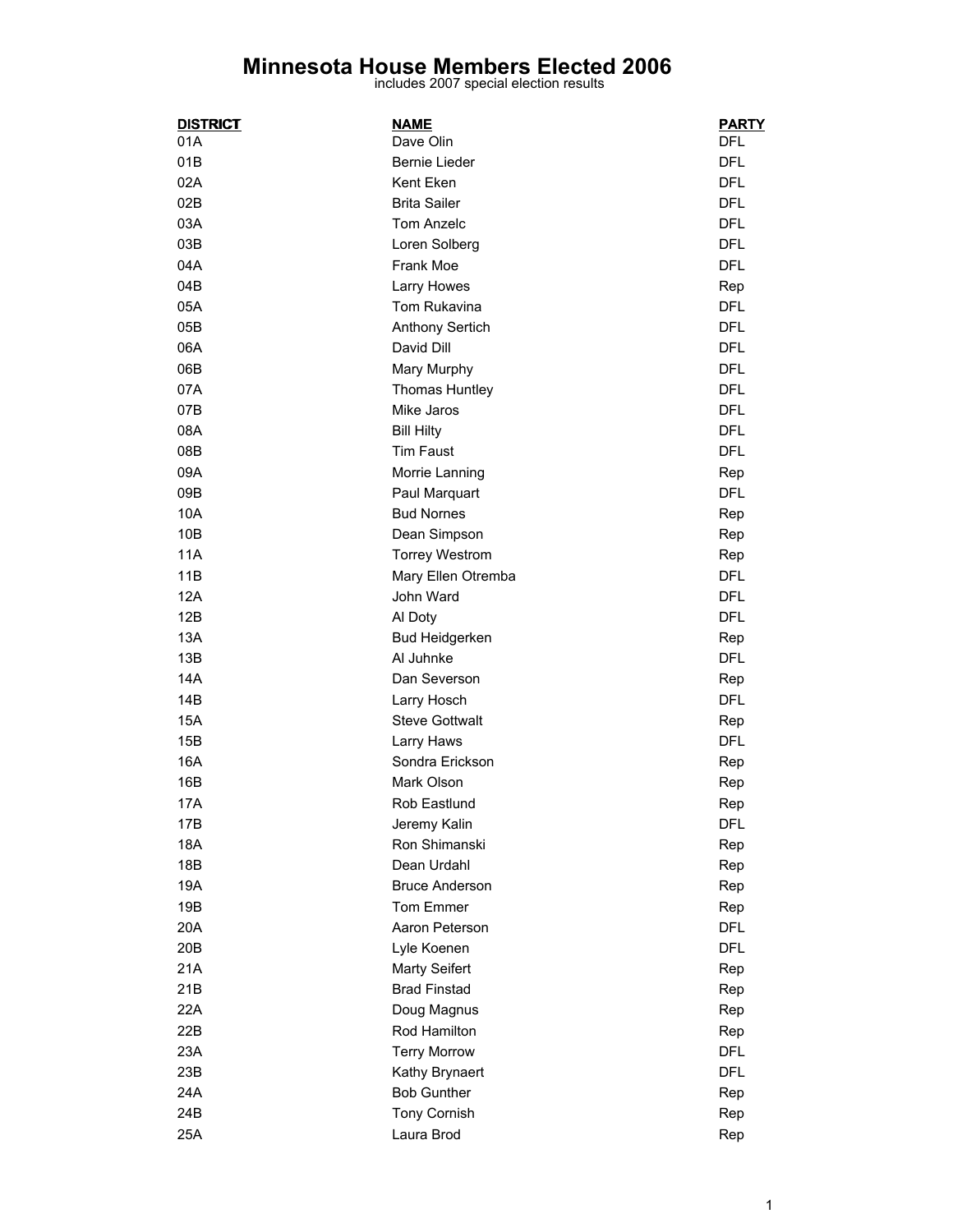## **Minnesota House Members Elected 2006** includes 2007 special election results

| <u>DISTRICT</u> | <b>NAME</b>             | <b>PARTY</b> |
|-----------------|-------------------------|--------------|
| 25B             | David Bly               | <b>DFL</b>   |
| 26A             | Connie Ruth             | Rep          |
| 26B             | Patti Fritz             | <b>DFL</b>   |
| 27A             | Robin Brown             | <b>DFL</b>   |
| 27B             | Jeanne Poppe            | <b>DFL</b>   |
| 28A             | Sandy Wollschlager      | <b>DFL</b>   |
| 28B             | Steve Drazkowski        | Rep          |
| 29A             | Randy Demmer            | Rep          |
| 29B             | Kim Norton              | <b>DFL</b>   |
| 30A             | Tina Liebling           | <b>DFL</b>   |
| 30 <sub>B</sub> | Andy Welti              | DFL          |
| 31A             | Gene Pelowski Jr.       | <b>DFL</b>   |
| 31B             | Ken Tschumper           | <b>DFL</b>   |
| 32A             | Joyce Peppin            | Rep          |
| 32B             | <b>Kurt Zellers</b>     | Rep          |
| 33A             | <b>Steve Smith</b>      | Rep          |
| 33B             | John Berns              | Rep          |
| 34A             | Paul Kohls              | Rep          |
| 34B             | Joe Hoppe               | Rep          |
| 35A             | Mike Beard              | Rep          |
| 35B             | Mark Buesgens           | Rep          |
| 36A             | Mary Liz Holberg        | Rep          |
| 36B             | Pat Garofalo            | Rep          |
| 37A             | Shelley Madore          | <b>DFL</b>   |
| 37B             | Dennis Ozment           | Rep          |
| 38A             | Sandra Masin            | <b>DFL</b>   |
| 38B             | Lynn Wardlow            | Rep          |
| 39A             | <b>Rick Hansen</b>      | <b>DFL</b>   |
| 39B             | Joe Atkins              | <b>DFL</b>   |
| 40A             | Will Morgan             | <b>DFL</b>   |
| 40B             | Ann Lenczewski          | <b>DFL</b>   |
| 41A             | Ron Erhardt             | Rep          |
| 41B             | Neil Peterson           | Rep          |
| 42A             | Maria Ruud              | <b>DFL</b>   |
| 42B             | Erik Paulsen            | Rep          |
| 43A             | Sarah Anderson          | Rep          |
| 43B             | John Benson             | <b>DFL</b>   |
| 44A             | Steve Simon             | <b>DFL</b>   |
| 44B             | Ryan Winkler            | <b>DFL</b>   |
| 45A             | Sandra Peterson         | DFL          |
| 45B             | Lyndon Carlson          | <b>DFL</b>   |
| 46A             | Mike Nelson             | <b>DFL</b>   |
| 46B             | Debra Hilstrom          | <b>DFL</b>   |
| 47A             | Denise Dittrich         | <b>DFL</b>   |
| 47B             | Melissa Hortman         | <b>DFL</b>   |
| 48A             | Tom Hackbarth           | Rep          |
| 48B             | Jim Abeler              | Rep          |
| 49A             | <b>Chris Delaforest</b> | Rep          |
| 49B             | Kathy Tingelstad        | Rep          |
|                 |                         |              |